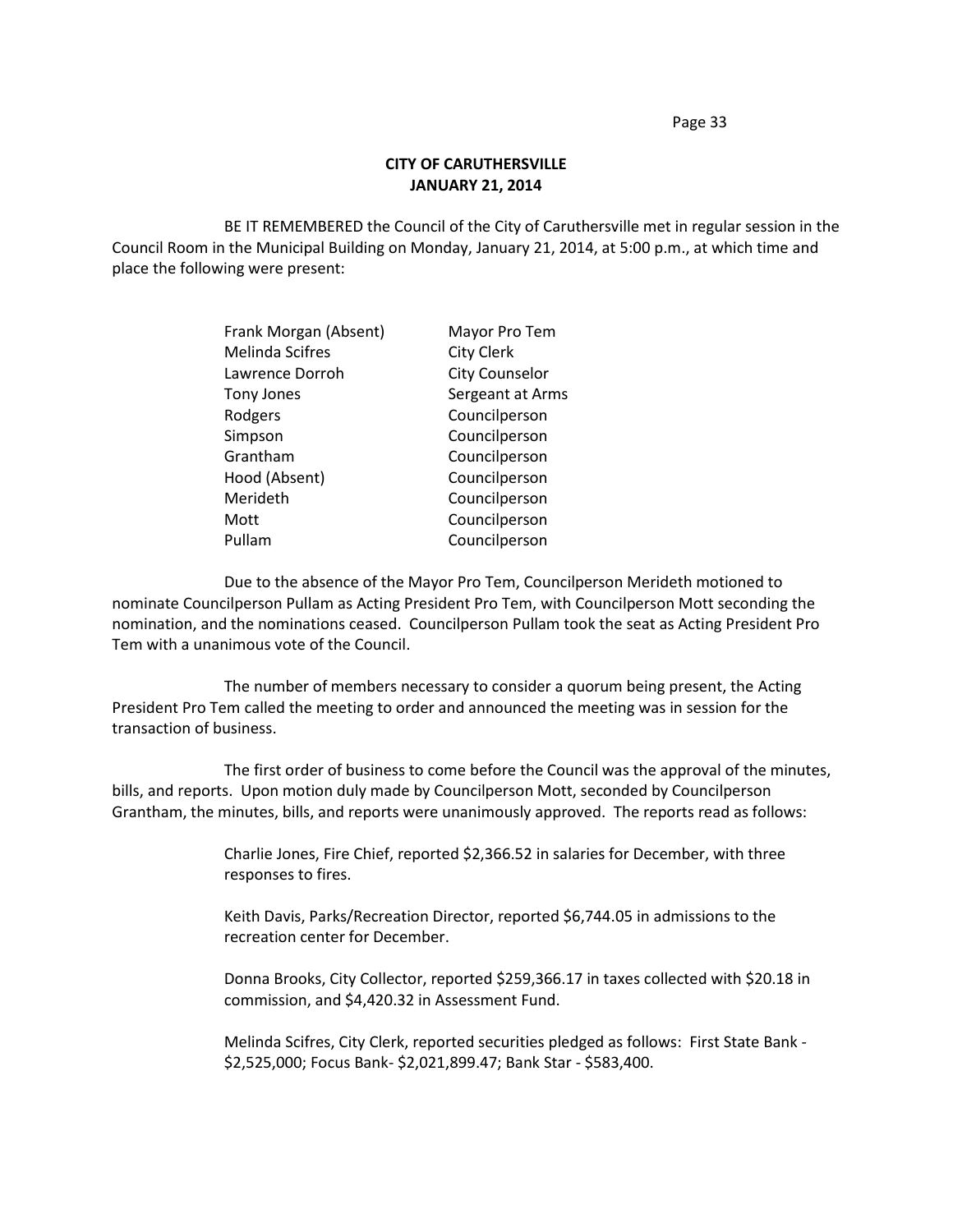Paul Shaw, Water/Wastewater Manager reported the following collections for the month of December.

| Water              | \$63,705.67  |  |  |
|--------------------|--------------|--|--|
| Sewer              | 19,662.64    |  |  |
| Garbage            | 35,893.62    |  |  |
| Meter Ser.         | 797.08       |  |  |
| Mos. Spray         | 564.44       |  |  |
| <b>Primacy Fee</b> | 6.00         |  |  |
| Sewer Primacy      | 1.40         |  |  |
| Sewer Bond         | 10,663.30    |  |  |
| Bond Serv.         | 541.00       |  |  |
| TOTAL              | \$131,735.15 |  |  |
|                    |              |  |  |

The next item of business to come before the Council was the minutes of the Planning and Zoning Commission meeting of January 8, 2014. There were two requests heard by the Planning Commission. The first was from Eric Petersen regarding a preliminary plat on the west side of South Ward north of the Industrial Park. The plat was drawn by an engineer and submitted to the Planning Commission for approval. The Planning Commission approved the preliminary plat for Mr. Petersen. The next request was to rezone the property formerly known as Town & Country Lumber to an I-2 zone so that a recycling center can be located at the building. The Planning Commission had denied the request for the rezoning of the property. A Public Hearing will be scheduled for the request in February, also. After discussion, Councilperson Merideth motioned to accept the recommendations of the Planning Commission and schedule a public hearing the second meeting in February, with Councilperson Simpson seconding, and the motion carried unanimously.

Councilperson Rodgers then reported the Fire Department had three calls between January 6 and January 21, 2014. Fire Chief Jones then asked the Council to approve getting quotes for repairs at the old fire station on East Seventh Street. Councilperson Grantham motioned to authorize the Chief to get quotes on the repairs to bring to the Council, with Councilperson Rodgers seconding, and motion carried unanimously.

The next item of discussion was the bids that had been received for the storage facility at the Public Safety Building. Chief of Police tony Jones requested all bids be rejected, because they were much more than the budgeted amount. Councilperson Merideth Motioned to reject all bids for the building, with Councilperson Grantham seconding, and motion carried.

Paul Shaw, Water/Wastewater Manager, then appeared before the Council to ask the server for the water department be replaced using the same bid the Police Department used. The bid price for the server was \$2,850. Councilperson Grantham motioned to approve the replacement of the server using the bid from Hi Tech, with Councilperson Simpson seconding, and motion carried.

The Council was then given a bad debt list from the Water Department. The Council was asked to review the list for approval to write the list off at the next meeting.

## Page 34